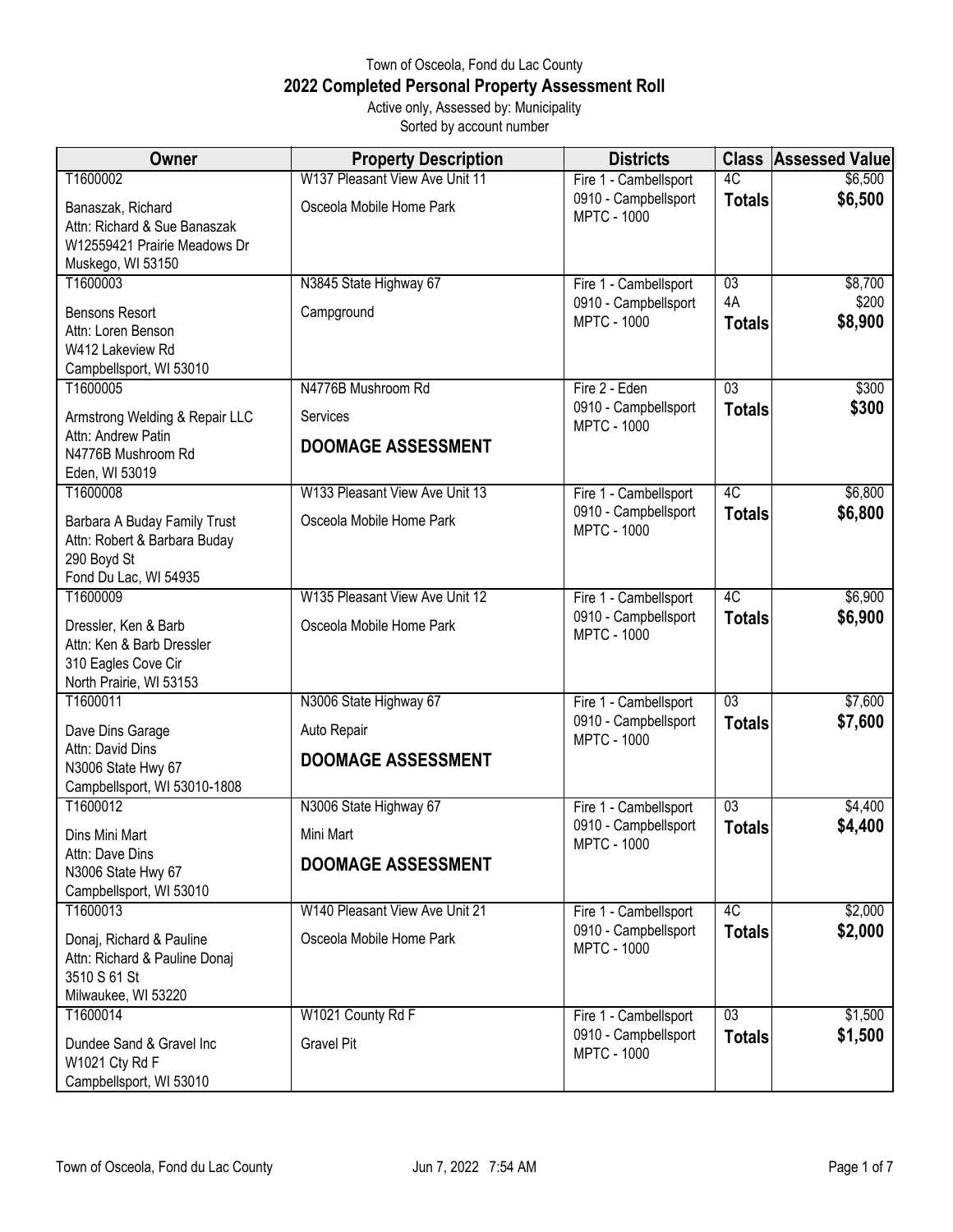| Owner                                                                                                     | <b>Property Description</b>    | <b>Districts</b>                              | <b>Class</b>    | <b>Assessed Value</b> |
|-----------------------------------------------------------------------------------------------------------|--------------------------------|-----------------------------------------------|-----------------|-----------------------|
| T1600015                                                                                                  | N4058 Sunny Slope Unit 3       | Fire 1 - Cambellsport                         | 4C              | \$5,800               |
| Hoffmeister, Donald & Janet<br>Attn: Thomas Feller<br>1709 Orieole Ct                                     | Osceola Mobile Home Park       | 0910 - Campbellsport<br><b>MPTC - 1000</b>    | <b>Totals</b>   | \$5,800               |
| West Bend, WI 53090<br>T1600016                                                                           | N4060 Sunny Slope Unit 4       |                                               | 4C              | \$6,300               |
|                                                                                                           |                                | Fire 1 - Cambellsport<br>0910 - Campbellsport | <b>Totals</b>   | \$6,300               |
| Feller, Thomas & Jane<br>Attn: Thomas & Jane Feller<br>1709 Oriole Ct<br>West Bend, WI 53090              | Osceola Mobile Home Park       | <b>MPTC - 1000</b>                            |                 |                       |
| T1600018                                                                                                  | W117 Pleasant View Ave Unit 27 | Fire 1 - Cambellsport                         | $\overline{4C}$ | \$20,600              |
| Schroeder, Michael & Bonnie<br>Attn: Michael & Bonnie Schroeder<br>2672 N 115th St<br>Wauwatosa, WI 53226 | Osceola Mobile Home Park       | 0910 - Campbellsport<br><b>MPTC - 1000</b>    | <b>Totals</b>   | \$20,600              |
| T1600021                                                                                                  | W112 Pleasant View Ave Unit 29 | Fire 1 - Cambellsport                         | 4C              | \$7,100               |
| Hudson, Verneta<br>Attn: Verneta Hudson<br>5126 N 106 St<br>Milwaukee, WI 53225                           | Osceola Mobile Home Park       | 0910 - Campbellsport<br><b>MPTC - 1000</b>    | <b>Totals</b>   | \$7,100               |
| T1600026                                                                                                  | N4691 Northview Rd             | Fire 2 - Eden                                 | $\overline{03}$ | \$100                 |
| Kranig Excavating & Landscaping<br>Attn: Dean Krainig<br>N4514 Northview Rd<br>Eden, WI 53019             | Excavating                     | 0910 - Campbellsport<br><b>MPTC - 1000</b>    | <b>Totals</b>   | \$100                 |
| T1600027                                                                                                  | N3552 State Highway 67         | Fire 1 - Cambellsport                         | $\overline{03}$ | \$600                 |
| Mr. Ed's Resort & Campground Inc.<br>Attn: Karen Patchett                                                 | Campground                     | 0910 - Campbellsport<br><b>MPTC - 1000</b>    | <b>Totals</b>   | \$600                 |
| <b>PO Box 134</b><br>Kewaskum, WI 53040-0134                                                              | <b>DOOMAGE ASSESSMENT</b>      |                                               |                 |                       |
| T1600028                                                                                                  | N4599 Log Cabin Rd             | Fire 2 - Eden                                 | $\overline{03}$ | \$3,500               |
| Lakeview Electric Contractors, Inc.<br>N4599 Log Cabin Rd<br>St Cloud, WI 53079                           | <b>Electrical Contractor</b>   | 0910 - Campbellsport<br><b>MPTC - 1000</b>    | <b>Totals</b>   | \$3,500               |
| T1600031                                                                                                  | W146 Pleasant View Ave Unit 19 | Fire 1 - Cambellsport                         | $\overline{AB}$ | \$30,000              |
| Dye, Steven<br>Attn: Steven Dye<br>PO Box 466<br>Kewaskum, WI 53040-0466                                  | Osceola Mobile Home Park       | 0910 - Campbellsport<br><b>MPTC - 1000</b>    | <b>Totals</b>   | \$30,000              |
| T1600039                                                                                                  | W129 Pleasant View Ave Unit 15 | Fire 1 - Cambellsport                         | 4C              | \$3,400               |
| Oakley, Leander<br>Attn: Leander Oakley<br>7805 Hixson Pike<br>Hixson, TN 37343-1726                      | Osceola Mobile Home Park       | 0910 - Campbellsport<br><b>MPTC - 1000</b>    | <b>Totals</b>   | \$3,400               |
| T1600041                                                                                                  | W144 Pleasant View Ave Unit 20 | Fire 1 - Cambellsport                         | 4C              | \$51,200              |
| Kaiser, Michael & Jacqueline<br>Attn: Michael & Jacqueline Kaiser<br>1007 N 4th St<br>Sheboygan, WI 53081 | Osceola Mobile Home Park       | 0910 - Campbellsport<br><b>MPTC - 1000</b>    | <b>Totals</b>   | \$51,200              |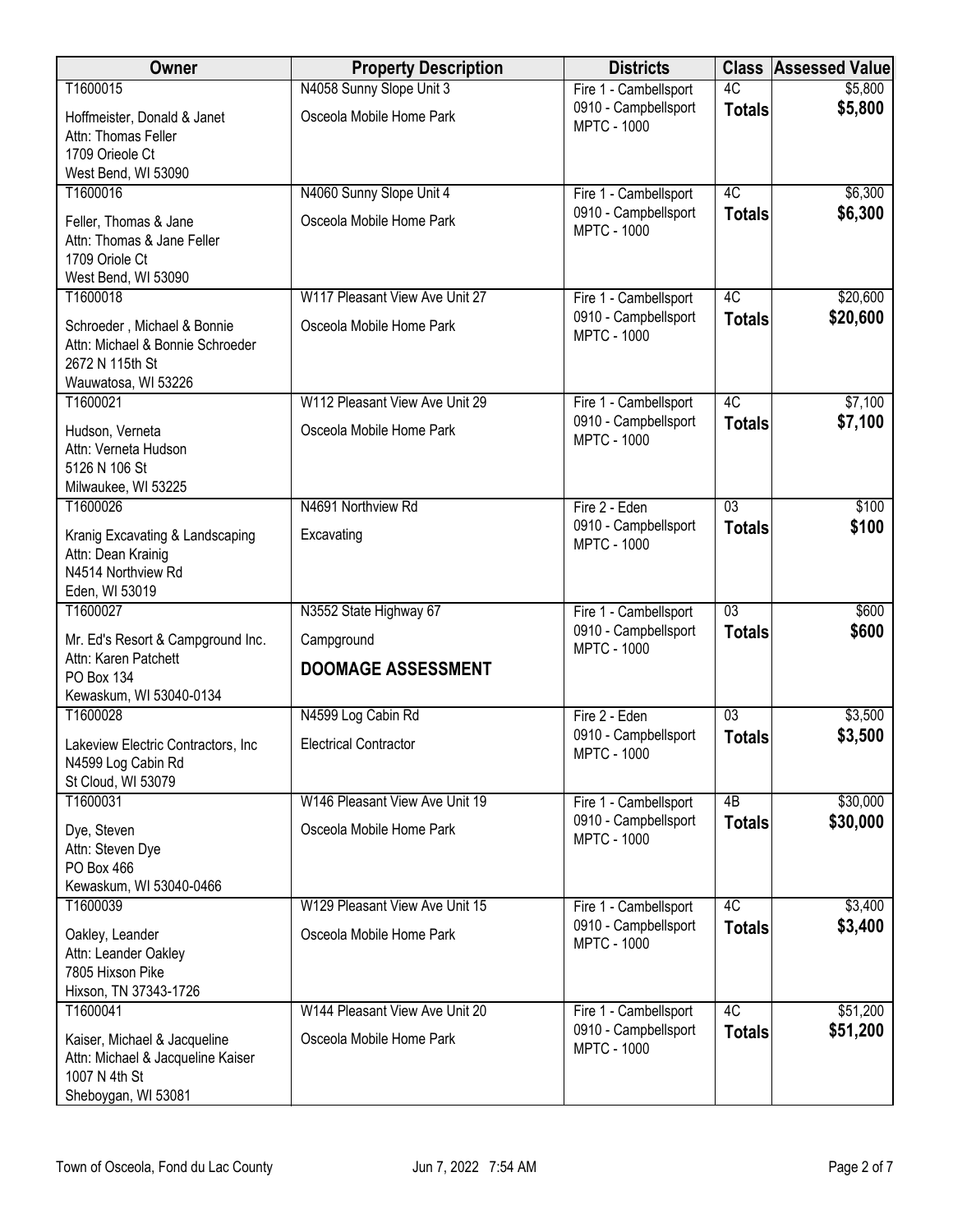| Owner                                                     | <b>Property Description</b>    | <b>Districts</b>                           | <b>Class</b>    | <b>Assessed Value</b> |
|-----------------------------------------------------------|--------------------------------|--------------------------------------------|-----------------|-----------------------|
| T1600043                                                  | W423 State Highway 67          | 0910 - Campbellsport                       | $\overline{03}$ | \$1,400               |
| <b>Charles Poch Trucking Corp</b>                         | Trucking                       | <b>MPTC - 1000</b>                         | <b>Totals</b>   | \$1,400               |
| Attn: Michael Hornburg                                    | <b>DOOMAGE ASSESSMENT</b>      |                                            |                 |                       |
| W423 State Rd 67<br>St. Cloud, WI 53079-1706              |                                |                                            |                 |                       |
| T1600044                                                  | W138 Pleasant View Ave Unit 22 | Fire 1 - Cambellsport                      | $\overline{4C}$ | \$1,900               |
| Polley, John                                              | Osceola Mobile Home Park       | 0910 - Campbellsport                       | <b>Totals</b>   | \$1,900               |
| Attn: John Polley                                         |                                | <b>MPTC - 1000</b>                         |                 |                       |
| PO Box 186                                                |                                |                                            |                 |                       |
| Milwaukee, WI 53201-0186                                  |                                |                                            |                 |                       |
| T1600045                                                  | N4062 Sunny Slope Unit 5       | Fire 1 - Cambellsport                      | 4C              | \$7,700               |
| Poole, Patrick                                            | Osceola Mobile Home Park       | 0910 - Campbellsport<br><b>MPTC - 1000</b> | <b>Totals</b>   | \$7,700               |
| Attn: Patrick Poole                                       |                                |                                            |                 |                       |
| PO Box 88<br>Port Washington, WI 53074-0088               |                                |                                            |                 |                       |
| T1600046                                                  | W131 Pleasant View Ave Unit 14 | Fire 1 - Cambellsport                      | 4C              | \$5,000               |
| Mina L Posavec TTEE                                       | Osceola Mobile Home Park       | 0910 - Campbellsport                       | <b>Totals</b>   | \$5,000               |
| d.b.a. Mina L Posavec Revocable Trust                     |                                | <b>MPTC - 1000</b>                         |                 |                       |
| U/ADTD 362013                                             |                                |                                            |                 |                       |
| 420 S Pleasant View Rd #E                                 |                                |                                            |                 |                       |
| Plymouth, WI 53073<br>T1600047                            | W119 Pleasant View Ave Unit 26 | Fire 1 - Cambellsport                      | 4C              | \$10,200              |
|                                                           |                                | 0910 - Campbellsport                       | <b>Totals</b>   | \$10,200              |
| Roddy, Tim & Kathy<br>Attn: Tim & Kathy Roddy             | Osceola Mobile Home Park       | <b>MPTC - 1000</b>                         |                 |                       |
| 7371 S Logan Ave                                          |                                |                                            |                 |                       |
| Oak Creek, WI 53154                                       |                                |                                            |                 |                       |
| T1600050                                                  | W115 Pleasant View Ave Unit 28 | Fire 1 - Cambellsport                      | 4C              | \$8,100               |
| Gundrum, Lee & Donna                                      | Osceola Mobile Home Park       | 0910 - Campbellsport<br><b>MPTC - 1000</b> | <b>Totals</b>   | \$8,100               |
| Attn: Lee & Donna Gundrum                                 |                                |                                            |                 |                       |
| 7050 Shady Lane Rd<br>West Bend, WI 53090                 |                                |                                            |                 |                       |
| T1600053                                                  | W114 Pleasant View Ave Unit 30 | Fire 1 - Cambellsport                      | 4C              | \$10,600              |
|                                                           | Osceola Mobile Home Park       | 0910 - Campbellsport                       | <b>Totals</b>   | \$10,600              |
| Szedziewski, Gary & Judy<br>Attn: Gary & Judy Szedziewski |                                | <b>MPTC - 1000</b>                         |                 |                       |
| 4758 Lookout Ln                                           |                                |                                            |                 |                       |
| Waterford, WI 53185                                       |                                |                                            |                 |                       |
| T1600062                                                  | N3102 Woodland Dr              | Fire 1 - Cambellsport                      | 4A              | \$100                 |
| Darren's Automotive                                       | Auto Repair                    | 0910 - Campbellsport<br><b>MPTC - 1000</b> | <b>Totals</b>   | \$100                 |
| Attn: Darren Buslaff<br>N3102 Woodland Dr                 |                                |                                            |                 |                       |
| Campbellsport, WI 53010                                   |                                |                                            |                 |                       |
| T1600065                                                  | W736 County Rd B               | Fire 2 - Eden                              | $\overline{03}$ | \$200                 |
| Ottery Brothers, LLC                                      | Trucking                       | 0910 - Campbellsport                       | <b>Totals</b>   | \$200                 |
| W736 Cty Rd B                                             |                                | <b>MPTC - 1000</b>                         |                 |                       |
| Campbellsport, WI 53010                                   |                                |                                            |                 |                       |
| T1600079                                                  | W149 Pleasant View Ave Unit 7  | Fire 1 - Cambellsport                      | 4C              | \$6,700               |
| Vanderhoof, Peter                                         | Osceola Mobile Home Park       | 0910 - Campbellsport<br><b>MPTC - 1000</b> | <b>Totals</b>   | \$6,700               |
| Attn: Peter Vanderhoof                                    |                                |                                            |                 |                       |
| 3386 Green Bay Rd<br>Port Washington, WI 53074            |                                |                                            |                 |                       |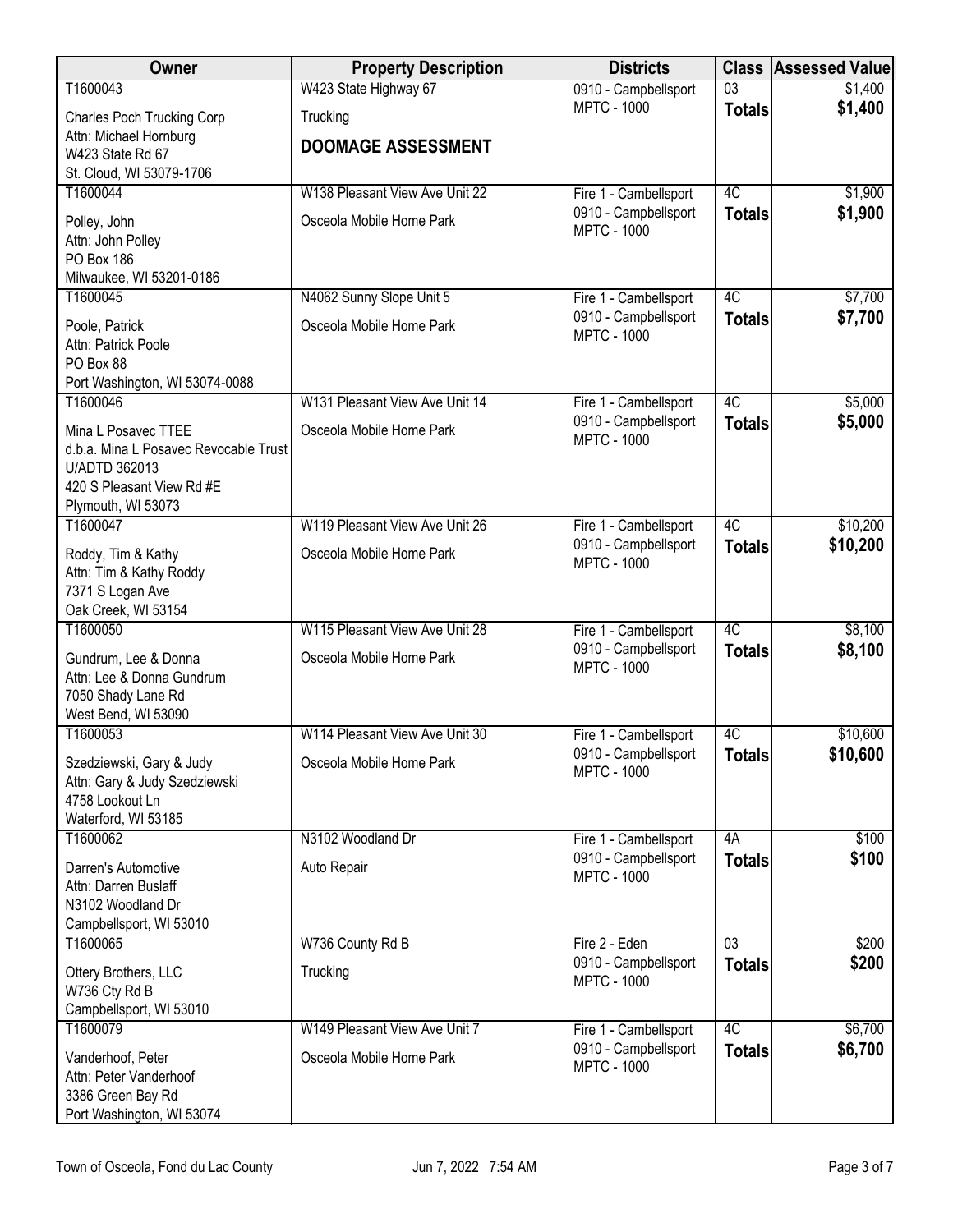| Owner                                  | <b>Property Description</b>    | <b>Districts</b>                              | <b>Class</b>    | <b>Assessed Value</b> |
|----------------------------------------|--------------------------------|-----------------------------------------------|-----------------|-----------------------|
| T1600086                               | N2263 County Rd B              | Fire 2 - Eden                                 | $\overline{03}$ | \$7,000               |
| T.T.I. Inc.                            | Trucking                       | 0910 - Campbellsport                          | 4A              | \$1,200               |
| Attn: William Timblin                  |                                | <b>MPTC - 1000</b>                            | <b>Totals</b>   | \$8,200               |
| PO Box 317                             |                                |                                               |                 |                       |
| Eden, WI 53019-0317                    |                                |                                               |                 |                       |
| T1600087                               | W134 Pleasant View Ave Unit 24 | Fire 1 - Cambellsport                         | 4C              | \$29,900              |
| Meyer, Ellen                           | Osceola Mobile Home Park       | 0910 - Campbellsport<br><b>MPTC - 1000</b>    | <b>Totals</b>   | \$29,900              |
| Attn: Ellen Meyer                      |                                |                                               |                 |                       |
| 306 N Highland Ave Apt 323             |                                |                                               |                 |                       |
| Plymouth, WI 53073                     |                                |                                               |                 |                       |
| T1600090                               | N3059 State Highway 67         | Fire 1 - Cambellsport                         | 4A              | \$2,200               |
| Doherty, Mickey B & Jorja              | Restaurant                     | 0910 - Campbellsport<br><b>MPTC - 1000</b>    | <b>Totals</b>   | \$2,200               |
| d.b.a. Hamburger Haus                  |                                |                                               |                 |                       |
| Attn: Mickey B & Jorja Doherty         |                                |                                               |                 |                       |
| N3553 Highview Rd                      |                                |                                               |                 |                       |
| Cascade, WI 53011                      |                                |                                               |                 |                       |
| T1600099                               | W136 Pleasant View Ave Unit 23 | Fire 1 - Cambellsport<br>0910 - Campbellsport | 4C              | \$3,600               |
| Banaszak, Michael                      | Osceola Mobile Home Park       | <b>MPTC - 1000</b>                            | <b>Totals</b>   | \$3,600               |
| Attn: Michael & Sue Banaszak           |                                |                                               |                 |                       |
| 4644 S 50th                            |                                |                                               |                 |                       |
| Greenfield, WI 53220                   | W118 Pleasant View Ave Unit 31 |                                               | 4C              |                       |
| T1600105                               |                                | Fire 1 - Cambellsport<br>0910 - Campbellsport |                 | \$8,600               |
| Gundrum, Les & Mariann                 | Osceola Mobile Home Park       | <b>MPTC - 1000</b>                            | <b>Totals</b>   | \$8,600               |
| Attn: Les & Mariann Gundrum            |                                |                                               |                 |                       |
| 2181 Paradise Dr                       |                                |                                               |                 |                       |
| West Bend, WI 53095<br>T1600109        | N3055 State Highway 67         | Fire 1 - Cambellsport                         | $\overline{03}$ | \$9,800               |
|                                        |                                | 0910 - Campbellsport                          | 4A              | \$100                 |
| McJuggers Loft, LLC                    | <b>Bed and Breakfast</b>       | <b>MPTC - 1000</b>                            | <b>Totals</b>   | \$9,900               |
| 3411 Overlook Ct                       |                                |                                               |                 |                       |
| West Bend, WI 53095-8789<br>T1600114   | (scattered)                    |                                               | 4A              |                       |
|                                        |                                | 0910 - Campbellsport<br><b>MPTC - 1000</b>    |                 | \$7,800<br>\$7,800    |
| <b>DISH Network LLC</b>                | Satellite TV                   |                                               | <b>Totals</b>   |                       |
| PO Box 6623                            |                                |                                               |                 |                       |
| Englewood, CO 80155                    |                                |                                               |                 |                       |
| T1600115                               | W2266 County Rd B              | Fire 2 - Eden<br>0910 - Campbellsport         | 03              | \$200                 |
| Pitney Bowes Global Financial Svcs LLC | Leasing                        | <b>MPTC - 1000</b>                            | <b>Totals</b>   | \$200                 |
| 5310 Cypress Center Dr #110            |                                |                                               |                 |                       |
| Tampa, FL 33609                        |                                |                                               |                 |                       |
| T1600118                               | W139 Pleasant View Ave Unit 9  | Fire 1 - Cambellsport                         | 4C              | \$8,800               |
| Johnson, Stephen & Barbara             | Osceola Mobile Home Park       | 0910 - Campbellsport<br><b>MPTC - 1000</b>    | <b>Totals</b>   | \$8,800               |
| Attn: Stephen & Barbara Johnson        |                                |                                               |                 |                       |
| 6523 W Arthur Ave                      |                                |                                               |                 |                       |
| West Allis, WI 53219                   |                                |                                               |                 |                       |
| T1600121                               | N3105 US Highway 45            | Fire 1 - Cambellsport                         | $\overline{03}$ | \$1,500               |
| <b>Wenger Construction</b>             | Contractor                     | 0910 - Campbellsport<br><b>MPTC - 1000</b>    | <b>Totals</b>   | \$1,500               |
| N2293 US Hwy 45                        | <b>DOOMAGE ASSESSMENT</b>      |                                               |                 |                       |
| Campbellsport, WI 53010                |                                |                                               |                 |                       |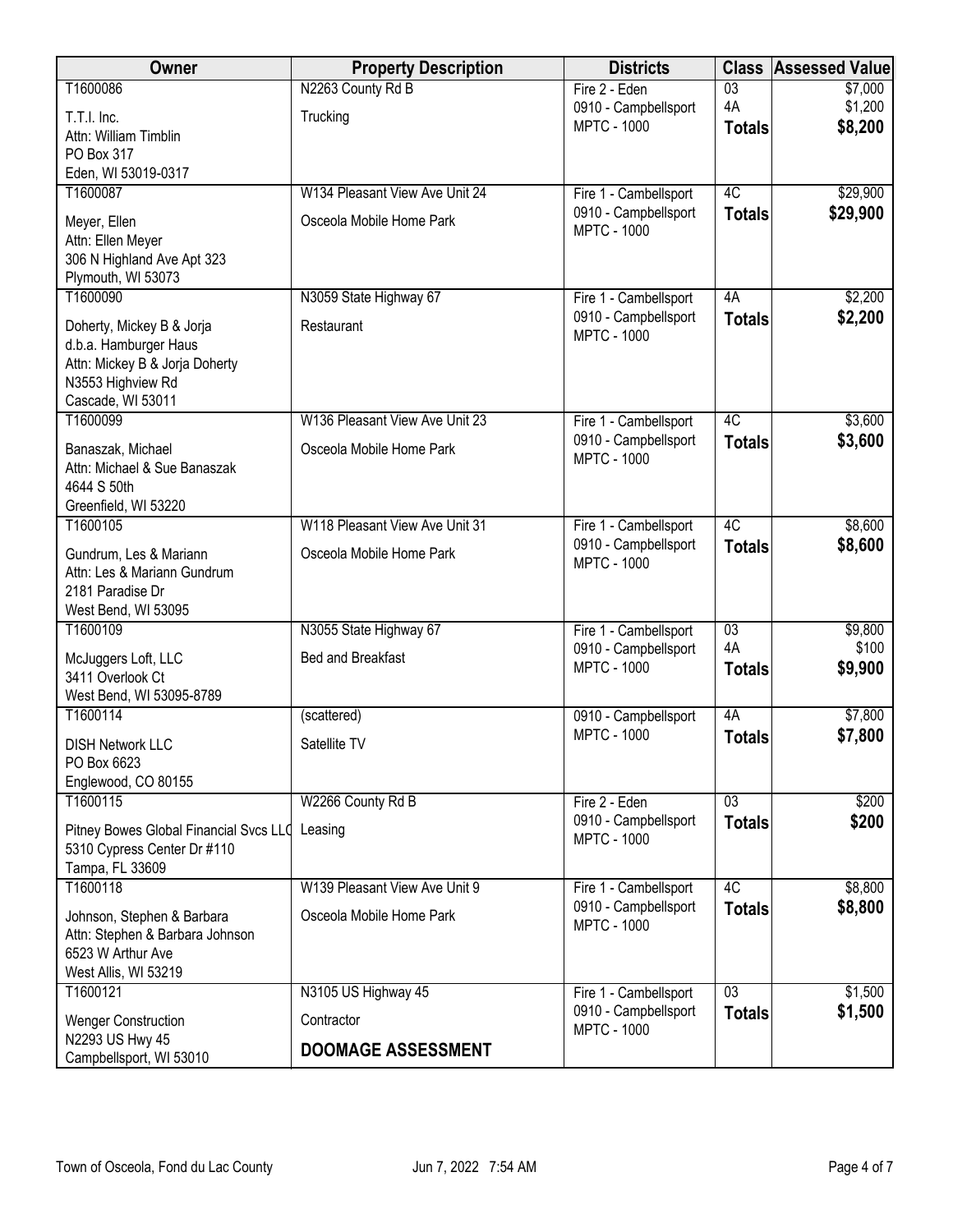| Owner                                                                                                                 | <b>Property Description</b>    | <b>Districts</b>                           | <b>Class</b>        | <b>Assessed Value</b> |
|-----------------------------------------------------------------------------------------------------------------------|--------------------------------|--------------------------------------------|---------------------|-----------------------|
| T1600122                                                                                                              | W130 Pleasant View Ave Unit 25 | Fire 1 - Cambellsport                      | 4C                  | \$11,200              |
| Banaszak, Bob & Pam<br>Attn: Bob & Pam Banaszak<br>4637 S 14th St                                                     | Osceola Mobile Home Park       | 0910 - Campbellsport<br><b>MPTC - 1000</b> | <b>Totals</b>       | \$11,200              |
| Milwaukee, WI 53221                                                                                                   |                                |                                            |                     |                       |
| T1600124                                                                                                              | W127 Pleasant View Ave Unit 16 | Fire 1 - Cambellsport                      | 4C                  | \$6,700               |
| Ritchie, Connie Killian<br>425 Western Ave<br>Fond Du Lac, WI 54935                                                   | Osceola Mobile Home Park       | 0910 - Campbellsport<br><b>MPTC - 1000</b> | <b>Totals</b>       | \$6,700               |
| T1600127                                                                                                              | W145 Pleasant View Ave Unit 8  | Fire 1 - Cambellsport                      | 4C                  | \$9,300               |
| Herrera, Diane<br>Attn: Diane Herrera<br>14555 W Diane Dr<br>New Berlin, WI 53151                                     | Osceola Mobile Home Park       | 0910 - Campbellsport<br><b>MPTC - 1000</b> | <b>Totals</b>       | \$9,300               |
| T1600129                                                                                                              | N3086 State Highway 67         | Fire 1 - Cambellsport                      | 4A                  | \$7,800               |
| Kenny's Smokehouse LLC<br>d.b.a. Dundee Roadhouse<br>Attn: Ken Abhold<br>N4103 State Rd 67<br>Campbellsport, WI 53010 | Tavern                         | 0910 - Campbellsport<br><b>MPTC - 1000</b> | <b>Totals</b>       | \$7,800               |
| T1600133                                                                                                              | (scattered)                    | 0910 - Campbellsport                       | $\overline{03}$     | \$1,100               |
| Grayhawk Leasing, LLC<br>1412 Main St Ste 1500<br>Dallas, TX 75202                                                    | Leasing                        | <b>MPTC - 1000</b>                         | <b>Totals</b>       | \$1,100               |
| T1600136                                                                                                              | (scattered)                    | 0910 - Campbellsport                       | $\overline{03}$     | \$300                 |
| <b>ADT LLC</b><br>Attn: Prop Tax Dept<br>PO Box 54767<br>Lexington, KY 40555                                          | <b>Security Services</b>       | <b>MPTC - 1000</b>                         | <b>Totals</b>       | \$300                 |
| T1600140                                                                                                              | N3890 Vista Dr                 | 0910 - Campbellsport                       | 4A                  | \$200                 |
| Kutz, Gene<br>d.b.a. G & K Services & Repari LLC<br>N3890 Vista Dr<br>Campbellsport, WI 53010                         | Auto Repair                    | <b>MPTC - 1000</b>                         | <b>Totals</b>       | \$200                 |
| T1600141                                                                                                              | N3055 State Highway 67 Unit B  | Fire 1 - Cambellsport                      | $\overline{03}$     | \$65,800              |
| McJuggers Saloon & Grill Dundee LLC<br>3411 Overlook Ct<br>West Bend, WI 53095                                        | Bar & Grill                    | 0910 - Campbellsport<br><b>MPTC - 1000</b> | 4A<br><b>Totals</b> | \$100<br>\$65,900     |
| T1600144                                                                                                              | N3054 State Highway 67         | Fire 1 - Cambellsport                      | 03                  | \$4,500               |
| Camp Shenanigans, LLC<br>d.b.a. Camp Dundee                                                                           | Bar & Grill                    | 0910 - Campbellsport<br><b>MPTC - 1000</b> | <b>Totals</b>       | \$4,500               |
| Attn: Jill Swanson<br>607 Eastern Ave<br>Plymouth, WI 53073-1958                                                      | <b>DOOMAGE ASSESSMENT</b>      |                                            |                     |                       |
| T1600149                                                                                                              | W853 County Rd B               | Fire 2 - Eden                              | $\overline{03}$     | \$8,300               |
| Armstrong Apples, LLC<br>W853 County Rd B<br>Campbellsport, WI 53010                                                  | Winery                         | 0910 - Campbellsport<br><b>MPTC - 1000</b> | 4A<br><b>Totals</b> | \$100<br>\$8,400      |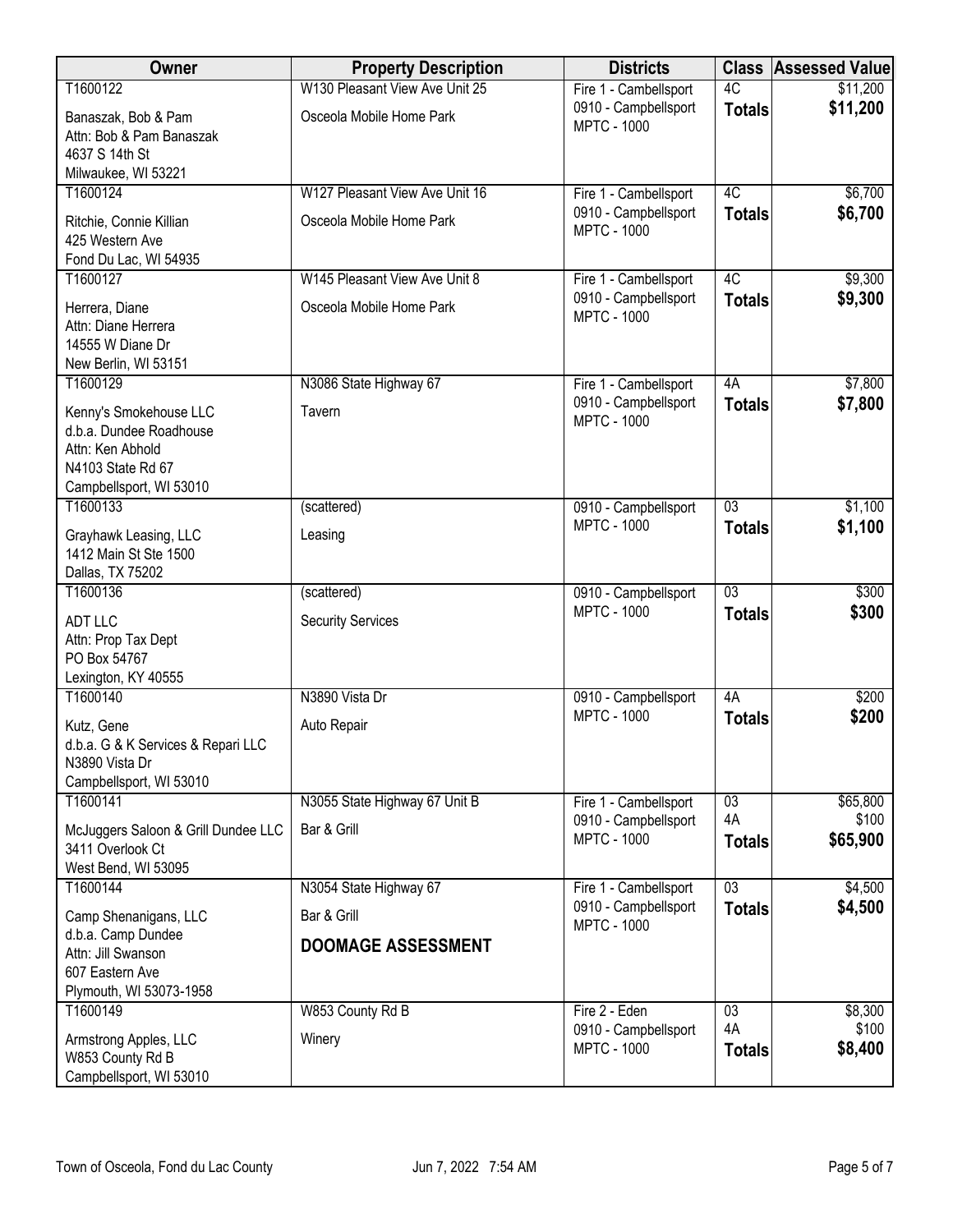| Owner                                              | <b>Property Description</b>   | <b>Districts</b>                              | <b>Class</b>        | <b>Assessed Value</b> |
|----------------------------------------------------|-------------------------------|-----------------------------------------------|---------------------|-----------------------|
| T1600150                                           | N3112 US Highway 45           | 0910 - Campbellsport                          | $\overline{03}$     | \$4,400               |
| Waucousta Food Mart                                | Gas Station/Convenience Store | <b>MPTC - 1000</b>                            | <b>Totals</b>       | \$4,400               |
| N3112 US Hwy 45                                    | <b>DOOMAGE ASSESSMENT</b>     |                                               |                     |                       |
| Campbellsport, WI 53010<br>T1600151                | N3028 Triple S Rd             | Fire 1 - Cambellsport                         | 03                  | \$4,500               |
|                                                    |                               | 0910 - Campbellsport                          | 4A                  | \$200                 |
| Roger's Relics, LLC<br>Attn: Roger Stearn          | Auto Repair                   | <b>MPTC - 1000</b>                            | <b>Totals</b>       | \$4,700               |
| N3028Triple S Rd                                   |                               |                                               |                     |                       |
| Campbellsport, WI 53010-1927                       |                               |                                               |                     |                       |
| T1600156                                           | W1676 Woodland Dr             | Fire 1 - Cambellsport<br>0910 - Campbellsport | 4A<br><b>Totals</b> | \$33,300<br>\$33,300  |
| <b>SBA Structures Inc</b>                          | Tower                         | <b>MPTC - 1000</b>                            |                     |                       |
| Attn: Tax Dept<br>8051 Congress Ave                |                               |                                               |                     |                       |
| Boca Raton, FL 33487                               |                               |                                               |                     |                       |
| T1600157                                           | (scattered)                   | 0910 - Campbellsport                          | $\overline{03}$     | \$6,000               |
| DirecTV, LLC                                       | Satellite TV                  | <b>MPTC - 1000</b>                            | <b>Totals</b>       | \$6,000               |
| Attn: Kroll, LLC                                   |                               |                                               |                     |                       |
| PO Box 2789<br>Addison, TX 75001                   |                               |                                               |                     |                       |
| T1600158                                           | N3055 State Highway 67 Unit B | Fire 1 - Cambellsport                         | $\overline{03}$     | \$400                 |
| Great Lakes Coca-Cola Distribution,                | Wholesale                     | 0910 - Campbellsport                          | <b>Totals</b>       | \$400                 |
| L.L.C                                              |                               | <b>MPTC - 1000</b>                            |                     |                       |
| 6250 N River Rd Ste 9000                           |                               |                                               |                     |                       |
| Rosemont, IL 60018<br>T1600159                     | W921 Kettle Moraine Ln        | Fire 2 - Eden                                 | $\overline{03}$     | \$6,700               |
|                                                    | Bar & Grill                   | 0910 - Campbellsport                          | <b>Totals</b>       | \$6,700               |
| South Pier 4, LLC<br>d.b.a. Tiki Beach Resort      |                               | <b>MPTC - 1000</b>                            |                     |                       |
| Attn: Kayla Borland                                | <b>DOOMAGE ASSESSMENT</b>     |                                               |                     |                       |
| 116 Westgate Dr                                    |                               |                                               |                     |                       |
| Iron Ridge, WI 53035-9740<br>T1600160              | W736 County Rd B              | Fire 2 - Eden                                 | 03                  | \$15,700              |
| Ottery Transporation, Inc.                         | Trucking                      | 0910 - Campbellsport                          | 4A                  | \$0                   |
| W736 Cty Rd B                                      |                               | <b>MPTC - 1000</b>                            | <b>Totals</b>       | \$15,700              |
| Campbellsport, WI 53010                            |                               |                                               |                     |                       |
| T1600161                                           | N3104 US Highway 45           | 0910 - Campbellsport<br><b>MPTC - 1000</b>    | 03                  | \$8,500               |
| Coustie Bar and Grill 1, LLC                       | Bar & Grill                   |                                               | <b>Totals</b>       | \$8,500               |
| N2127 Timberlane Dr<br>Campbellsport, WI 53010     | <b>DOOMAGE ASSESSMENT</b>     |                                               |                     |                       |
| T1600165                                           | N3180 State Highway 67        | Fire 1 - Cambellsport                         | $\overline{03}$     | \$900                 |
| AMF Plumbing, LLC                                  | Plumbing                      | 0910 - Campbellsport                          | <b>Totals</b>       | \$900                 |
| Attn: Arik Flitter                                 | <b>DOOMAGE ASSESSMENT</b>     | <b>MPTC - 1000</b>                            |                     |                       |
| W437 Clement Cir                                   |                               |                                               |                     |                       |
| Campbellsport, WI 53010-1846<br>T1600166           | N3091 State Highway 67        | Fire 1 - Cambellsport                         | $\overline{03}$     | \$900                 |
|                                                    |                               | 0910 - Campbellsport                          | <b>Totals</b>       | \$900                 |
| <b>Birch Investments</b><br>N3091 State Highway 67 |                               | <b>MPTC - 1000</b>                            |                     |                       |
| Campbellsport, WI 53010                            | <b>DOOMAGE ASSESSMENT</b>     |                                               |                     |                       |